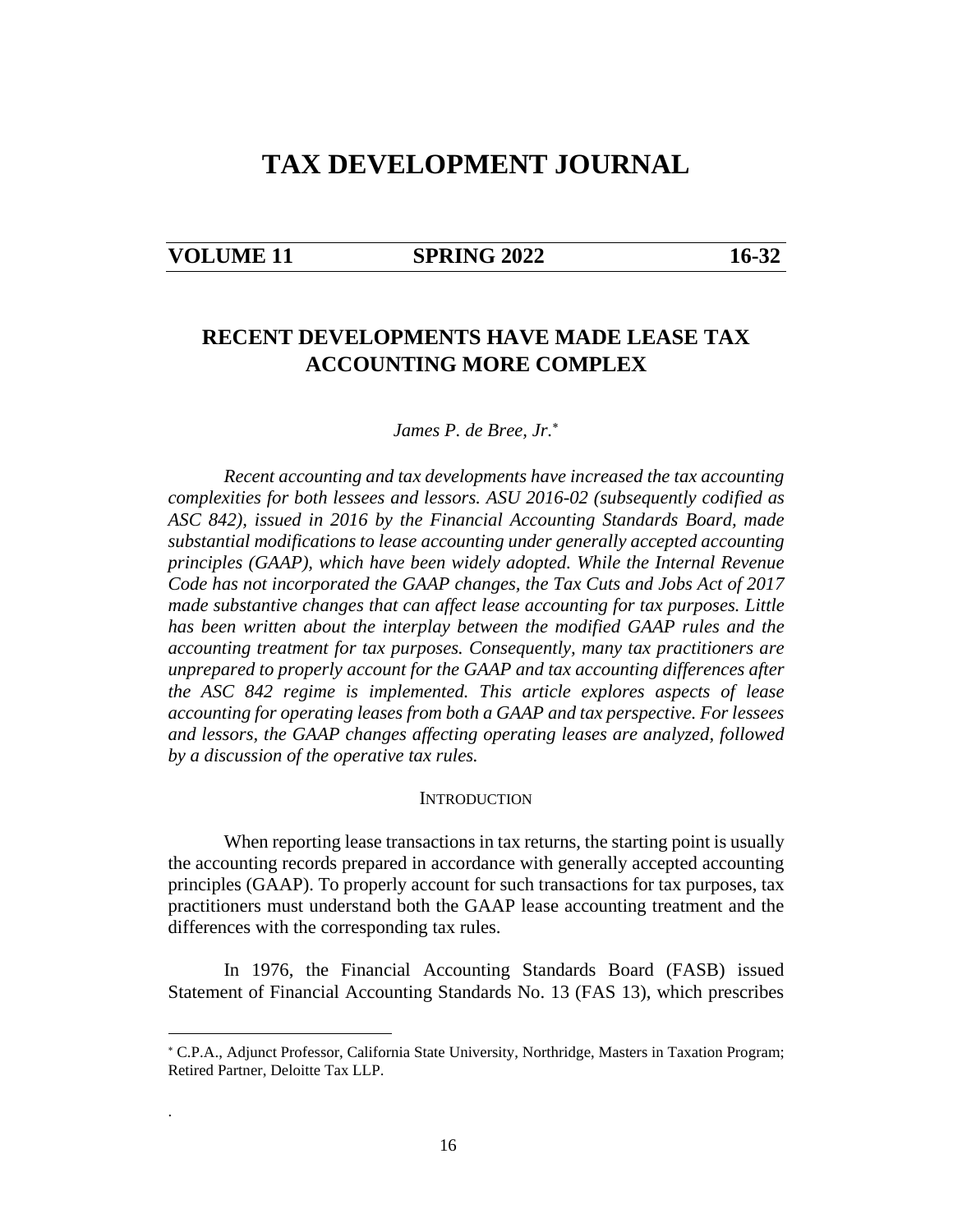under what circumstances a lease is considered an operating lease and when a lease is considered a financing transaction.<sup>1</sup> Generally, an operating lease is a rental contract where the lessee is allowed to use the leased property for a specified term, while the benefits and burdens of ownership are retained by the lessor. Conversely, a financing lease is in substance a financing transaction in the form of a lease, where the benefits and burdens of ownership are transferred to the lessee, and the lessor is treated as loaning the money to finance the lessee's acquisition.

Financial accounting scandals in the early 2000s involving the use of leases to create off-balance-sheet financing prompted a review of the principles set forth in FAS 13, which ultimately led to the issuance of Accounting Standards Update No. 2016-02 (ASU 2016-021), codified as ASC 842.<sup>2</sup> Since 2016, the FASB continues to provide guidance in response to questions that arise as a result of implementing ASC 842. While ASC 842 is complex and covers many areas, this article is limited to its provisions that impact tax planning and tax return preparation for operating leases.<sup>3</sup>

The effective date for adopting ASC 842 varies depending upon the nature of the issuer of financial statements. For public companies, other SEC registrants, and nonprofit issuers of publicly traded debt instruments, ASC 842 was effective no later than their first fiscal year beginning after December 15, 2018. ASC 842 is effective for years beginning after December 15, 2021, for all other entities that report financial statements on a GAAP basis.<sup>4</sup> While companies utilizing GAAP either have adopted or will adopt ASC 842, many smaller businesses instead may use the AICPA *Financial Reporting Framework for Simple Business Entities*, which allows for the continued use of FAS 13 methodology.<sup>5</sup>

The historical differences between GAAP and tax accounting for financing leases still exist. Many leases are financing transactions for GAAP purposes under FAS 13 (and now ASC 842) that do not meet the criteria to be treated as financing leases for tax purposes established in 1955 in Revenue Procedure 55-540.<sup>6</sup> Surprisingly, despite significant evolution in leasing business practices over the past 70 years, the Internal Revenue Service (IRS) has not shown much interest in updating the revenue procedure. In 2017, the Tax Cuts and Jobs Act of 2017  $(TCIA)^7$  modified § 451 to require the inclusion for tax purposes of certain gross

<sup>&</sup>lt;sup>1</sup> FASB, Statement of Financial Accounting Standards No. 13 (Nov. 1976) [hereinafter "FAS 13"].

<sup>&</sup>lt;sup>2</sup> FASB, Accounting Standards Update No. 2016-02, Leases (Topic 842) (Feb 2016) [hereinafter "ASU 2016-02"].

<sup>&</sup>lt;sup>3</sup> Under ASC 842, lessees are generally required to record all leases on the balance sheet, irrespective of whether they are operating leases or financing leases. Lessors are not impacted as significantly by ASC 842 unless they engage in sale-leaseback transactions.

<sup>4</sup> Accounting Standards Update 2021-09—Leases (Topic 842): Discount Rate for Lessees That Are Not Public Business Entities, at 2 (Nov. 2021).

<sup>5</sup> AICPA, *Financial Reporting Framework for Simple Business Entities*, at 136-37 (Nov. 2017). 6 1955-2 C.B. 39.

<sup>&</sup>lt;sup>7</sup> Pub. L. No. 115-97, 131 Stat. 2054 (2017). The TJCA is officially known as "An Act to provide for reconciliation pursuant to titles II and V of the concurrent resolution on the budget for fiscal year 2018."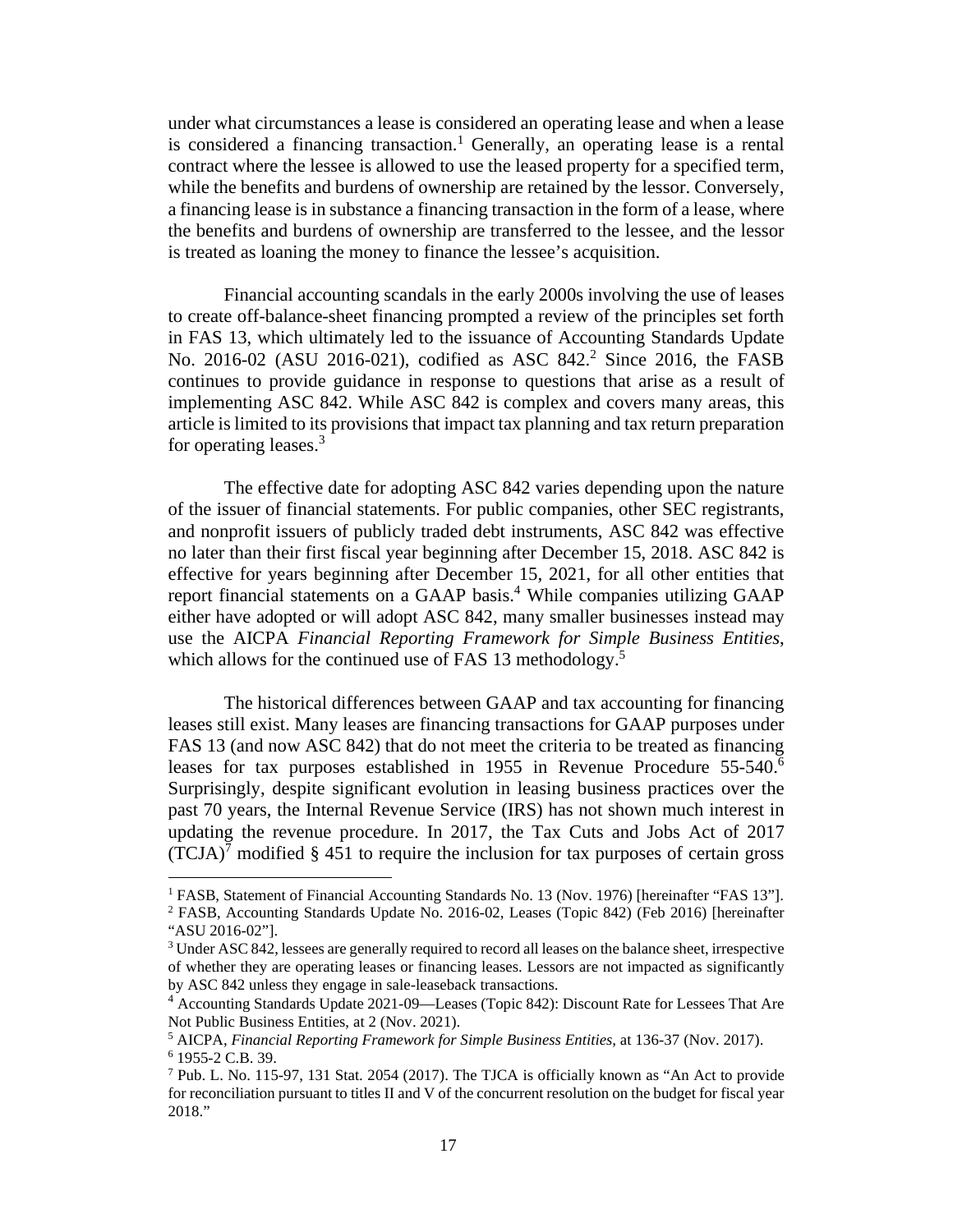income items simultaneously with the reporting of such amounts for financial statement purposes. While this provision has minimal impact on lessees, lessors commonly find that this change unexpectedly accelerates rental income for tax purposes.

The discussion in Parts I and II of this article compares the GAAP and tax treatment of operating leases from both the lessee and lessor perspectives. Part III discusses situations where § 467 controls lease tax accounting. Two examples are provided to illustrate how the rules interact with one another. A thorough understanding of the presented materials will provide tax practitioners with the knowledge needed to ensure that operating leases are properly accounted for.

I. LESSEE ACCOUNTING

A. *ASC 842* 

The underlying principle of ASC 842 is that a lessee should recognize the assets and liabilities that arise in connection with a lease arrangement.<sup>8</sup> Generally, a lessee measures a lease liability at the present value of the future lease payments using a discount rate equal to the "Rate Implicit in the Lease."<sup>9</sup> Such lease payments do not incorporate non-lease items, which typically include common area maintenance charges and variable lease payments that are linked to performance, such as payments based on a percentage of the lessee's sales.

A "right of use" (ROU) asset is established that reflects the value of being able to use the leased property.<sup>10</sup> The value of this asset is determined by computing the sum of the lease liability, any lease payments made before the property is available for use by the lessee, and the lessee's direct costs of obtaining the lease.<sup>11</sup> Once the ROU asset is recorded on the lessee's balance sheet, it is amortized on a straight-line basis over the lease term, which is the non-cancellable period of the lease, together with all the following periods covered by an option: the period(s) during which (a) the lease can be extended if the lessee is reasonably certain to exercise that option, (b) the lessee can terminate the lease if the lessee is reasonably certain not to exercise that option, and (c) the lessor can either extend (or not terminate) the lease in which exercise of the option is controlled by the lessor.<sup>12</sup>

<sup>8</sup> ASU 2016-02, *supra* note 2, at 7.

<sup>&</sup>lt;sup>9</sup> ASC 842-20-15-1. "Rate Implicit in the Lease" is "the rate of interest that, at a given date, causes the aggregate present value of (a) the lease payments and (b) the amount that a lessor expects to derive from the underlying asset following the end of the lease term to equal the sum of (1) the fair value of the underlying asset minus any related investment tax credit retained and expected to be realized by the lessor and (2) any deferred initial direct costs of the lessor." ASC 842-20-15-1, Glossary.

<sup>&</sup>lt;sup>10</sup> ASC 842-20-30-1.

<sup>&</sup>lt;sup>11</sup> ASC 842-20-30-5. There is an exception for short-term leases that do not contain a purchase option and whose duration is 12 months or less. Short-term leases generally do not need to be reflected on the lessee's balance sheet if the lessee so elects. ASC 842-20-25-2.

<sup>12</sup> ASC 842-10-30-1.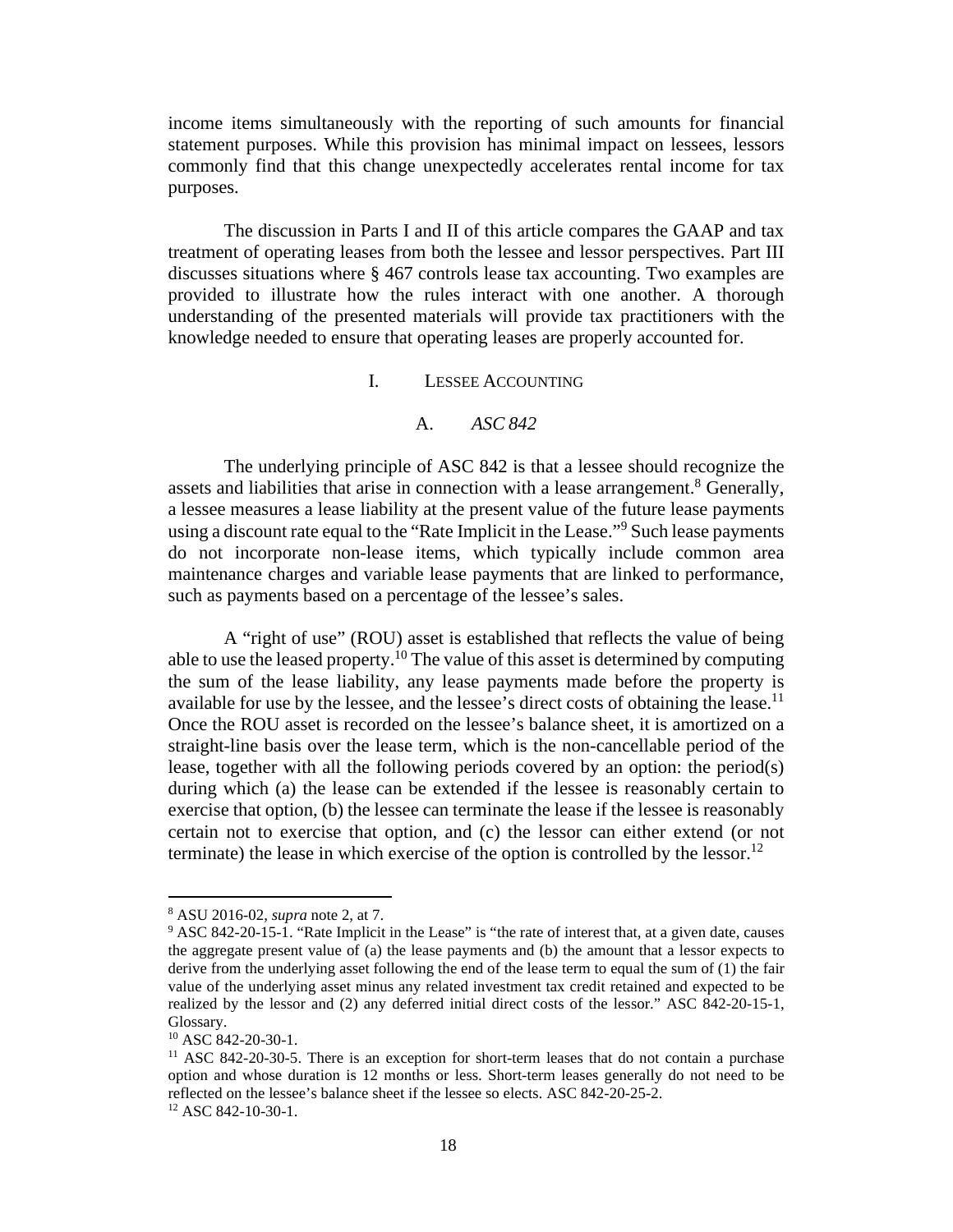The lease payments are considered repayments of the lease obligation liability. Because the lease obligation is initially established as the net present value of all lease payments, each individual lease payment has a cost of money component that is recorded as interest expense. Thus, under ASC 842, the expense related to the use of the leased asset for a particular period is the sum of the amortization of the ROU asset, plus the portion of the lease payment that is attributed to interest expense for that period. As illustrated in Example I (at the end of this article), this increases the GAAP occupancy expense relative to the actual lease payments in the early years of the lease, with the opposite occurring in the later years. This is a departure from FAS 13, which essentially requires the lessee to divide the total amount of lease payments by the number of monthly lease payments to determine the monthly lease cost.<sup>13</sup>

## B. *Tax Principles*

The Internal Revenue Code (the Code) affords greater flexibility than GAAP in accounting for lease payments. The structure of the lease arrangement, however, may mandate certain accounting methods.

### i. Cash Method Lessees

A cash basis taxpayer generally can deduct lease payments when paid. Regulation  $\S$  1.461-1(a) limits the deductibility of prepaid rent where the expenditure results in the creation of an asset that has a useful life that extends substantially beyond the close of the taxable year of payment. In such cases, the deductible lease payments are limited to rent applicable to the year of payment, and nondeductible rent payments are generally capitalized and deducted in the subsequent period(s) to which the rent relates.<sup>14</sup> Prepayments of rent prior to the commencement of the lease term are not deductible until the lease term actually begins. $15$ 

In *Zaninovich v. Commissioner*, <sup>16</sup> the Ninth Circuit Court of Appeals considered the deductibility of prepaid rent where the lessee was required to make an advance payment of rent for the first 12 months of the lease. The lease had a term of 20 years and 11/12ths of the advance payment was for rent for the taxable year subsequent to the year of payment. The court held that the prepayment of one year's rent was not substantially beyond the close of the taxable year of payment, and therefore all the prepaid rent was deductible in the year of payment.

<sup>13</sup> FAS 13, *supra* note 1, ¶ 15.

<sup>14</sup> In *Smith v. Commissioner* (51 T.C. 429 (1968)), a portion of the rental payments were attributed to the cost of a purchase option rather than rent. In *Baton Coal Co. v. Commissioner* (51 F.2d 469 (3d Cir. 1931)), the taxpayer made a bonus rental payment that the courts determined was an advance rental payment that had to be capitalized and amortized over the remaining lease term.

<sup>15</sup> Sorrel v. Comm'r, 882 F.2d 484 (11th Cir. 1989).

<sup>16</sup> 616 F.2d 429 (9th Cir. 1980).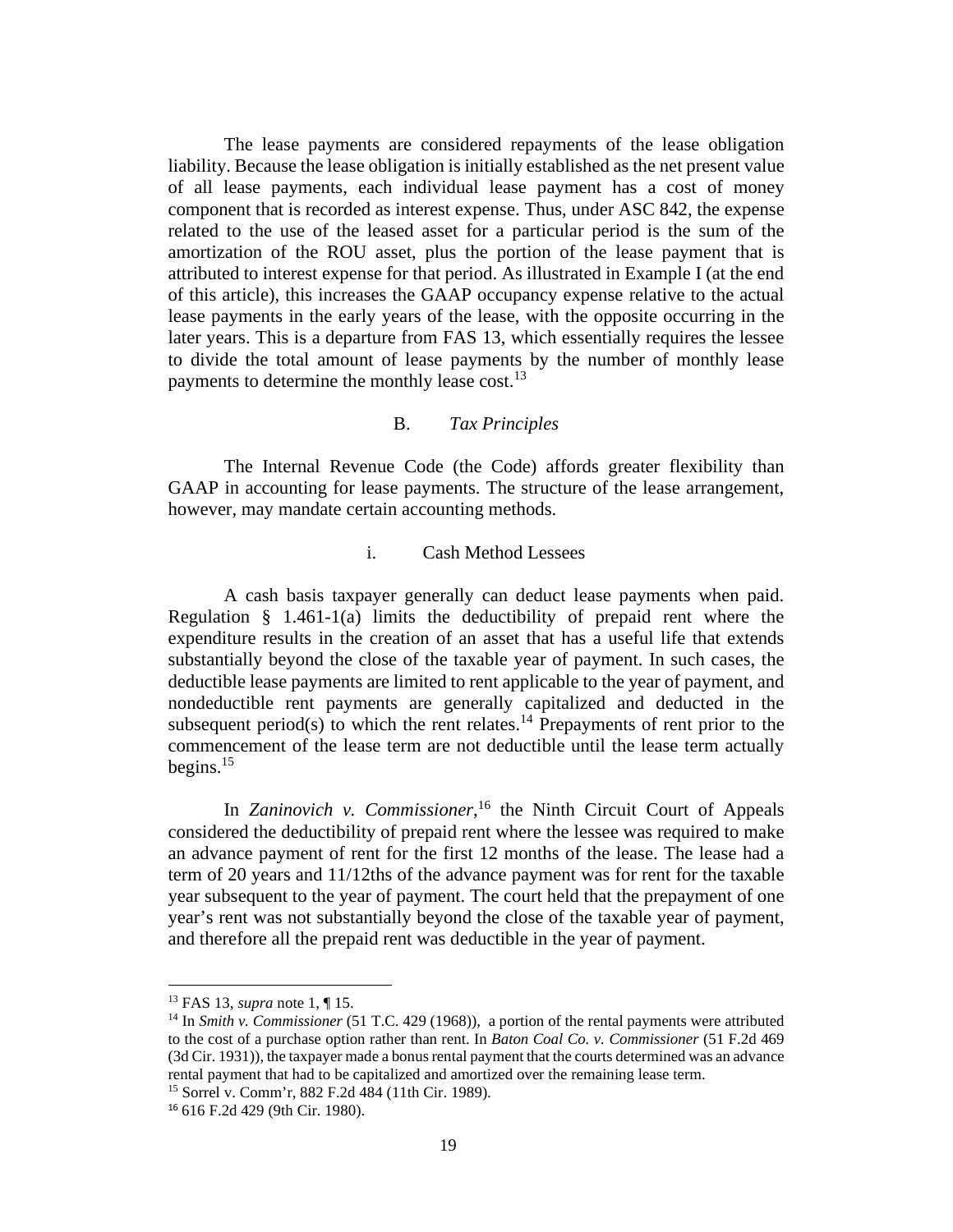## ii. Accrual Method Lessees

Most issuers of GAAP financial statements are accrual method taxpayers. An accrual basis taxpayer cannot deduct an expense until economic performance occurs.<sup>17</sup> If the liability of a taxpayer arises out of another party providing services or property to the taxpayer, economic performance occurs as the services or property are provided.<sup>18</sup> The amount of the deduction is measured by the amount of the taxpayer's liability arising from the provision of such services or property. Therefore, an accrual method taxpayer generally deducts the rent during the period in which the rent accrues under the lease, regardless of when paid. There is an exception to the general rule if an accrual method taxpayer leases property from a related party who uses the cash method of accounting. In such situations, §  $267(a)(2)$  defers the deduction for rent owed to the related party lessor until the time when the related party includes the rent payment in income.<sup>19</sup>

If a lease does not provide for varying payments, the GAAP accounting treatment under FAS 13 and the tax treatment for an accrual basis lessee are generally identical. That is generally no longer the case under ASC 842. Example I illustrates the tax and accounting differences under a 60-month lease with monthly payments of \$10,000. For tax purposes, the lessee deducts \$10,000 monthly over the lease term, while under ASC 842, the monthly amortization of the ROU asset and the monthly imputed interest on the lease liability exceeds \$10,000 in the early months of the lease and is less than \$10,000 in the later months of the lease. Consequently, for taxpayers who have adopted ASC 842, a new temporary booktax difference must be reported in Schedule M-1 (or Schedule M-3 in the case of large taxpayers) of the taxpayer's return.

Preparing an analysis similar to that presented in Example I may be helpful when a practitioner is calculating the amount of a book-tax difference. From a practical perspective, identifying the components of occupancy cost can be tedious, because, as shown in Example I, GAAP occupancy expenses are broken down into two categories: rent and interest expense.

If the lease provides for varying lease payments throughout the lease term, the tax accounting rules become more complicated for accrual method lessees. Under the general rules set forth in Regulation  $\S 1.461-4$ , the rents are deductible as they become due under the lease. However, for GAAP purposes under FAS 13, the rents will be leveled, and a constant rental amount will be charged each month. Similarly, under ASC 842, the ROU asset is amortized on a straight-line basis. Therefore, irrespective of which accounting regime the taxpayer employs for GAAP purposes, there will be a temporary book-tax difference that must be reported on Schedule M-1/M-3.

<sup>17</sup> Treas. Reg. § 1.461-4.

 $18$  Treas. Reg. § 1.461-4(d)(2).

<sup>19</sup> *See* § 267(b) for relationships requiring such matching.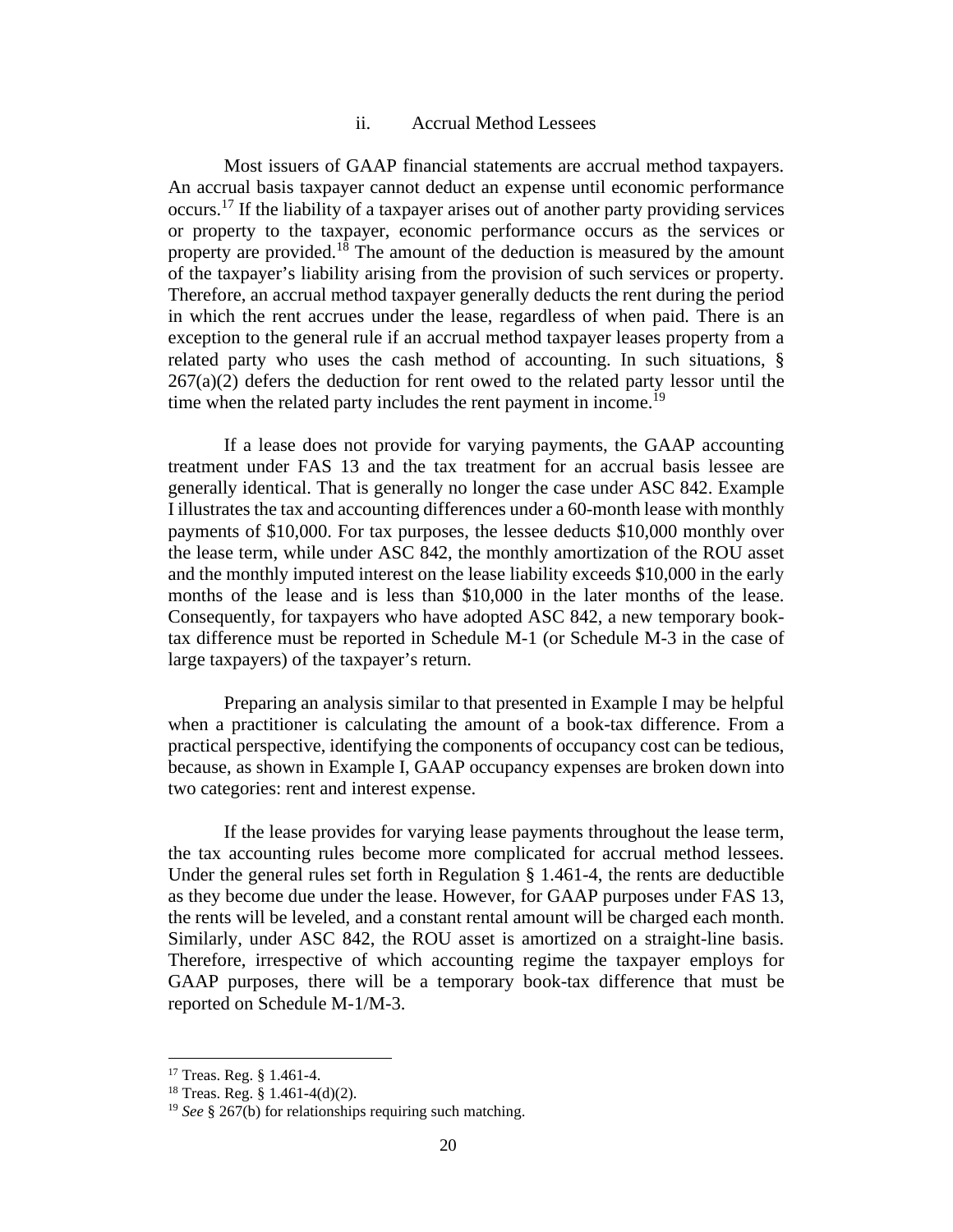If a lessee incurs lease acquisition costs, such costs are generally capitalized for tax purposes and are amortized on a straight-line basis over the lease term.<sup>20</sup> The amortization is typically shown on the tax return as a separate deduction and not included in rent expense. Such costs are also capitalized under ASC 842 but are embedded in the ROU asset. Therefore, when reporting a temporary difference on Schedule M-1/M-3, care should be taken to ensure that lease acquisition costs are not omitted or double counted.

The following table summarizes the GAAP and tax accounting methods available to a lessee who incurs rent expense under an operating lease:

|               |                  |                     | TAX-           |
|---------------|------------------|---------------------|----------------|
|               |                  | <b>TAX-CASH</b>     | <b>ACCRUAL</b> |
| <b>FAS 13</b> | <b>ASC 842</b>   | <b>BASIS METHOD</b> | <b>METHOD</b>  |
| Straight-line | Amortize ROU     | Deduct rent         | Deduct rent as |
| rent (divide  | asset using      | payments when       | economic       |
| total rental  | straight-line    | made, unless        | performance    |
| payments by   | method, add      | benefit of payment  | occurs         |
| number of     | imputed interest | extends             |                |
| months to     | expense on lease | substantially       |                |
| determine     | liability        | beyond the year of  |                |
| monthly rent) |                  | payment             |                |

### II. LESSOR ACCOUNTING

### A. *ASC 842*

FAS 13 sets forth the fundamental regime for operating leases which is, in large measure, retained by ASC 842. Under FAS 13 and ASC 842, the form of operating lease reporting is similar to tax reporting.<sup>21</sup> The lessor is treated as the owner of the property and reports payments from the lessee as rent. FAS 13 summarizes the accounting treatment as follows:

Rent shall be reported as income over the lease term as it becomes receivable according to the provisions of the lease. However, if the rentals vary from a straight-line basis, the income shall be recognized on a straightline basis unless another systematic and rational basis is more representative of the time pattern in which use benefit from the leased property is diminished, in which case that basis shall be used.<sup>22</sup>

 $20$  Treas. Reg. § 1.162-11(a).

<sup>21</sup> FAS 13, *supra* note 1, at 14.

<sup>22</sup> *Id.* ¶ 19b.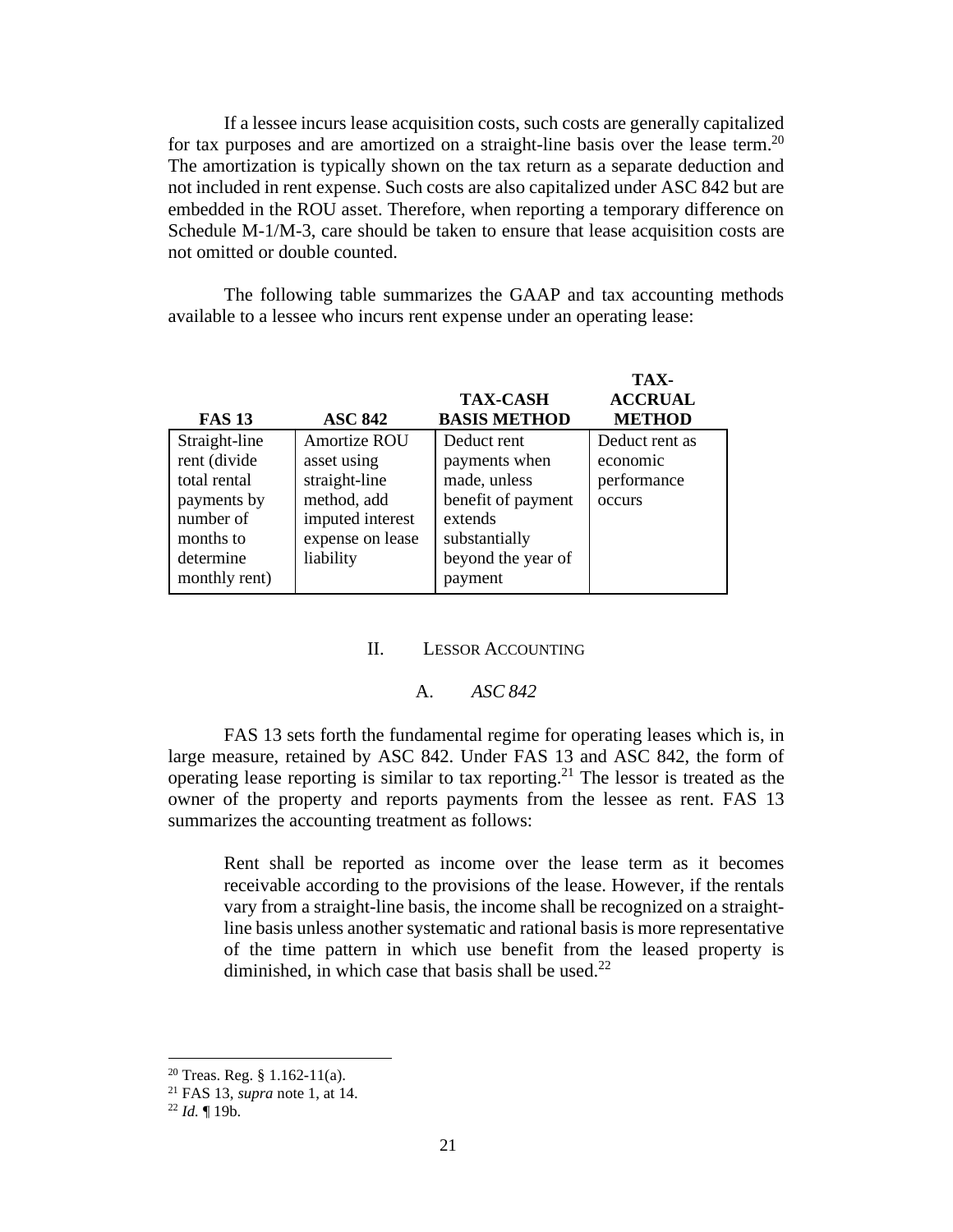ASC 842 follows this rationale:

Generally, during the lease term a lessor shall recognize the lease payments as income in profit or loss over the lease term on a straight-line basis unless another systematic and rational basis is more representative of the pattern in which benefit is expected to be derived from the use of the underlying asset. $23$ 

## B. *Tax Principles*

A cash basis lessor generally reports lease payments as income when received. An accrual basis lessor generally includes lease payments in income upon the earlier of the period of accrual or receipt.<sup>24</sup> The TCJA modified  $\S$  451(b) to provide that certain accrual method taxpayers must include an item in gross income no later than when it is taken into account as revenue for financial statement purposes.<sup>25</sup> This rule is limited to taxpayers who issue "applicable financial statements," which are those that are certified as prepared in accordance with U.S. GAAP or international financial reporting standards and are either (a) filed with the SEC or a foreign equivalent, (b) an audited financial statement used for credit purposes or reporting to owners, or (c) prepared for any other substantial non-tax purpose. $26$ 

Section 451(b) does not apply to any item of gross income for which the taxpayer uses a special method of accounting, which includes methods of accounting for certain rental payments under  $\frac{8}{9}$  467.<sup>27</sup> Therefore, from a lessor's perspective, gross income from payments received under a § 467 lease is not subject to acceleration under § 451(b). As noted below, each lease must be separately analyzed to determine whether it is a "§ 467 Rental Agreement," which can be a time-consuming endeavor if the lessor has numerous leases.

<sup>23</sup> ASC 842-30-25-11.

<sup>24</sup> Treas. Reg. § 1.61-8(b). *See* exception provided by § 467, discussed *infra* Part III.

<sup>&</sup>lt;sup>25</sup> I.R.C. §  $451(b)(1)$ 

 $26$  I.R.C. § 451(b)(3).

<sup>27</sup> I.R.C. § 451(b)(2); Treas. Reg. § 1.451-3(a)(13)(vii). *See infra* discussion Part III.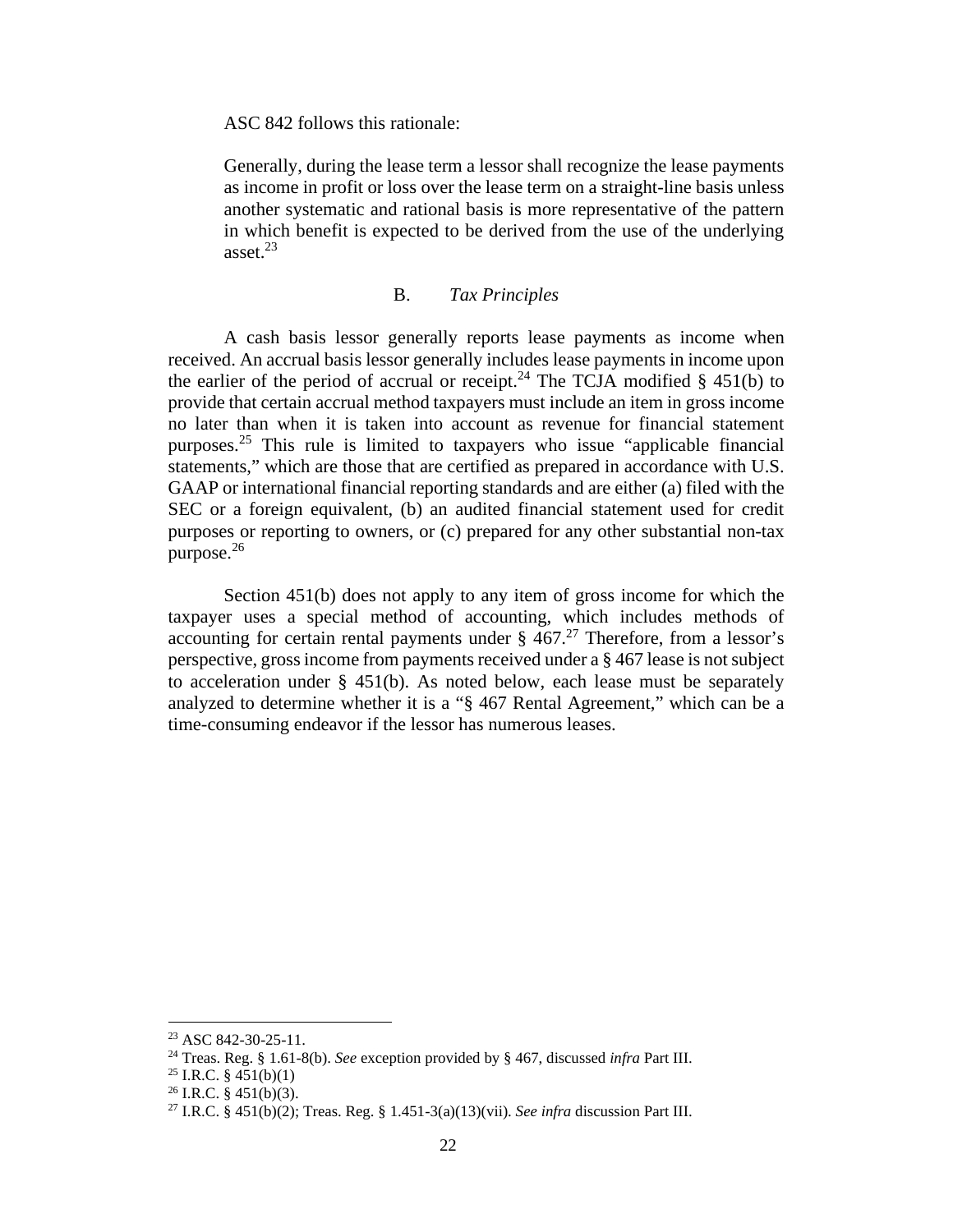The following table summarizes the GAAP and tax accounting methods available to a lessor who receives rental income under an operating lease:

|                     |                 | <b>TAX</b>     | <b>TAXPAYERS</b>  |
|---------------------|-----------------|----------------|-------------------|
| <b>FAS 13 &amp;</b> | <b>TAX-CASH</b> | <b>ACCRUAL</b> | <b>SUBJECT TO</b> |
| <b>ASC 842</b>      | <b>BASIS</b>    | <b>BASIS</b>   | § 451(b)          |
| Straight-line rent  | Include rent    | Include rent   | Earlier of tax or |
| (divide total       | payments when   | payments upon  | <b>GAAP</b>       |
| rental payments     | received        | earlier of     | recognition       |
| by number of        |                 | receipt or     |                   |
| months to           |                 | period of      |                   |
| determine           |                 | accrual under  |                   |
| monthly rent)       |                 | lease          |                   |
|                     |                 | agreement      |                   |

#### III. SECTION 467 IMPLICATIONS

Section 467 was added to the Code as an attempt to curb perceived abuses associated with certain leasing transactions by requiring the lessor and lessee to report the transaction simultaneously and consistently with one another, irrespective of their overall accounting methods. Leases subject to this section are called "§ 467 Rental Agreements," which are rental agreements for the use of tangible property under which (a) there is at least one amount allocated to the use of property during a calendar year that is to be paid after the close of the calendar year following the year in which such use occurs or (b) there are increases in the amount to be paid as rent under the agreement.  $28$ 

Section 467 Rental Agreements do not include leases where the amounts paid for the use of property are \$250,000 or less. Under the authority of § 467(b)(5), certain increases are not considered to be increases under  $\S 467(d)(1)(B)$ , including: (a) increases tied to an objective, verifiable index (e.g., the Consumer Price Index), (b) reasonable rent holidays (a three-month safe harbor is provided), and (c) changes in amounts paid to unrelated third parties (this allows a landlord to increase rents based on increased costs of doing business).

#### A. *Tax Avoidance Transactions*

A § 467 Rental Agreement can be a "tax avoidance transaction," if it has a principal purpose of tax avoidance and has one of the following attributes:<sup>29</sup> (a) is a disqualified leaseback, which is defined as a lease to any person (or related party) who had an interest in the leased property at any time during the two-year period

 $^{28}$  I.R.C. § 467(d).

 $29$  I.R.C. § 467(b)(4).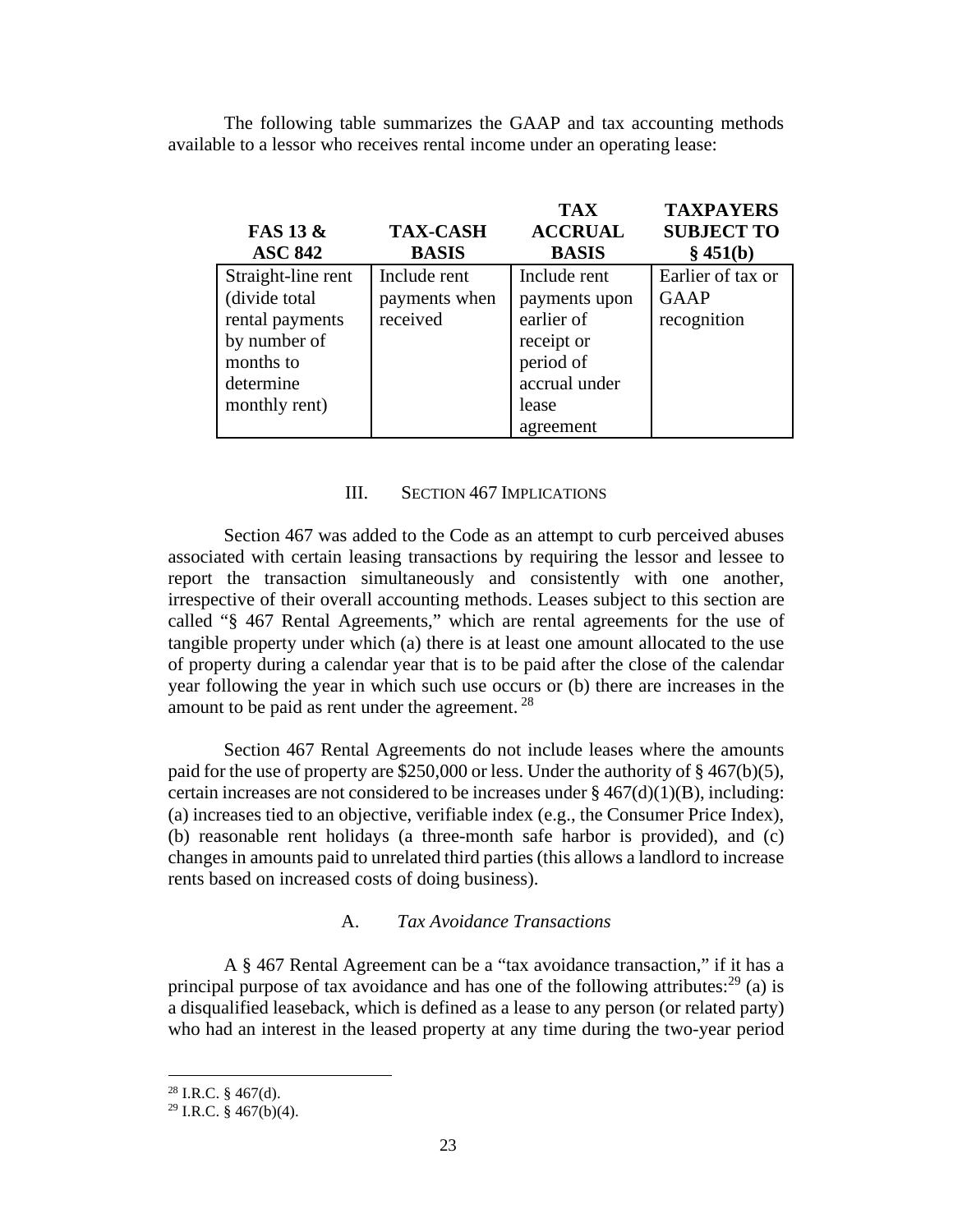prior to the lease  $30$  or (b) is a long-term lease, which is defined as having a term in excess of 75 percent of the leased property's statutory recovery period.<sup>31</sup>

When a § 467 Rental Agreement is a tax avoidance transaction, rents are leveled using a constant rental amount for the duration of the lease.<sup>32</sup> The mechanics of the computation are somewhat similar to that of a lessee under ASC 842, except different interest rates are used.<sup>33</sup> The IRS, rather than the parties to the lease, determines whether tax avoidance is a principal purpose.<sup>34</sup> Therefore, it is potentially problematic for taxpayers seeking rent-leveling to presume that the lease meets the requirements to be treated as a tax avoidance lease.<sup>35</sup> In practice, it is difficult to meet the requirements for tax avoidance without distorting the economic arrangement beyond commercial viability. In the rare instances when those requirements are met, taxpayers generally can structure a lease such that there is a reasonable, but not absolute, certainty that the lease will be treated as a tax avoidance lease.

### B. *Accounting for § 467 Rental Agreements*

For § 467 Rental Agreements that are not tax avoidance transactions, rents are generally allocated in accordance with the agreement.<sup>36</sup> Most  $\S$  467 Rental Agreements allocate rent to specific periods, but in the unusual situation where rent is not allocated among specific periods, the amount allocated to each period is determined on a level present value basis.<sup>37</sup> If the rental agreement provides for a payment that is deferred beyond the taxable year of use, the deferred payment is treated as a loan from the lessor to the lessee, and interest is imputed on such loan at 110 percent of the applicable federal rate.<sup>38</sup> Both the lessor and lessee are required to account for lease payments under § 467 irrespective of their accounting methods. Therefore, both parties are effectively placed on the accrual method when accounting for lease payments. Because rent is allocated in accordance with the rental agreement, prepaid rent attributable to a § 467 Rental Agreement is not included in the lessor's income, nor is it deductible by the lessee, until the specific period to which it relates. Therefore, a cash basis lessee is not entitled to deduct prepaid rent attributable to a § 467 Rental Agreement, even though the prepayment does not create an asset that extends substantially beyond the year of payment. Consequently, cash basis lessees should determine whether the lease is a § 467 Rental Agreement before prepaying rent when trying to accelerate deductions.

 $30$  I.R.C. § 467(e)(2).

<sup>&</sup>lt;sup>31</sup> The statutory recovery period is the ACRS life in effect for 1984 (i.e., 19 years for real property). I.R.C. § 467(e)(3).

 $32$  I.R.C. § 467(b)(2).

<sup>33</sup> Treas. Reg. § 1.467-2(d). A detailed discussion of accounting for tax avoidance transactions is beyond the scope of this article.

<sup>34</sup> Treas. Reg. § 1.467-3(b).

<sup>&</sup>lt;sup>35</sup> The definition of tax avoidance is set forth in Regulation § 1.467-3(c).

 $36$  I.R.C. § 467(b)(1)(A).

 $37$  I.R.C. § 467(b)(2).

<sup>38</sup> I.R.C. § 467(b)(1)(B); Treas. Reg. § 1.467-4.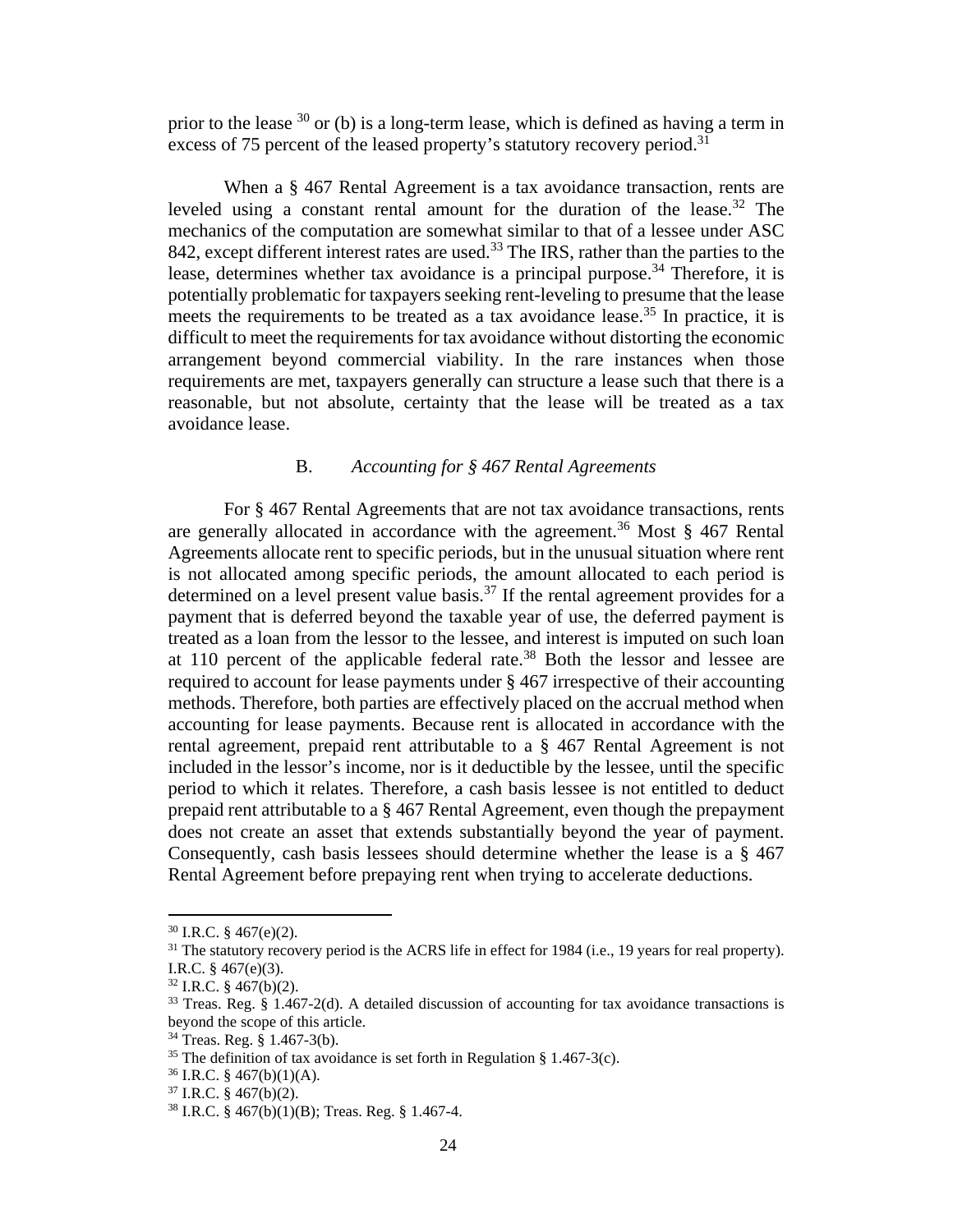Example II illustrates a more complex situation involving a § 467 Rental Agreement where important details are easily overlooked. Increasing rents over the lease term cause the lease to be a § 467 rental agreement. Lease acquisition costs are another complexity introduced in Example II. From the lessee's perspective, the amortization of lease acquisition costs represents additional GAAP rent expense but are likely separately stated as amortization expense in the tax return. From the lessor's perspective, the lease acquisition cost amortization is netted against GAAP rental income but is likely separately stated as amortization in the tax return. Whenever a practitioner deals with a § 467 Rental Agreement that is subject to either FAS 13 or ASC 842, it is helpful to prepare an analysis similar to that shown in Example II in order to ensure that items, such as lease acquisition costs, are not omitted or duplicated.

## C*. Interplay Between §§ 451(b) and 467*

Because § 467 trumps § 451(b), taxpayers who are subject to § 451(b) must identify leases that are § 467 Rental Agreements (that are not also tax avoidance transactions) if those agreements provide for rent during the lease term. Under both FAS 13 and ASC 842, rents are reported on a straight-line basis (i.e., rental revenue is accelerated to earlier years). If the lease is not a § 467 Rental Agreement, the gross income from the lease is not computed using a special method of accounting, and, accordingly, taxable income will be accelerated for taxpayers who are subject to § 451(b). However, if the lease is a § 467 Rental Agreement, the rents will be accounted for under § 467 (a special method) and will not be treated consistently with the straight-line approach set forth in GAAP.

Lessors seeking to manage both GAAP income and taxable income should evaluate the consequences of proposed lease provisions before entering into a lease. It may be possible to achieve financial nirvana by structuring a lease that is subject to rent-leveling for GAAP (thereby accelerating GAAP revenue) but is treated as a § 467 Rental Agreement for tax purposes to avoid the adverse consequences of § 451(b). Taxpayers who entered into § 467 Rental Agreements, but did not properly account for those agreements by reporting them under the general rule of  $\S 61(a)(5)$ , may change their accounting method to properly report rental income from those leases by filing Form 3115.<sup>39</sup>

 $39$  Revenue Procedure 2018-31 sets forth the situations when a change of accounting method is an automatic change that does not require IRS approval. Changing accounting methods with respect to leasing transactions is generally automatic only when a lease was misclassified as an operating, sales, or financing lease. Changing the accounting method of an operating lease from the general rule under §  $61(a)(5)$  to § 467 is not an automatic change enumerated in the revenue procedure. Rev. Proc. 2018-31, 2021-35 I.R.B. 1, § 6.03.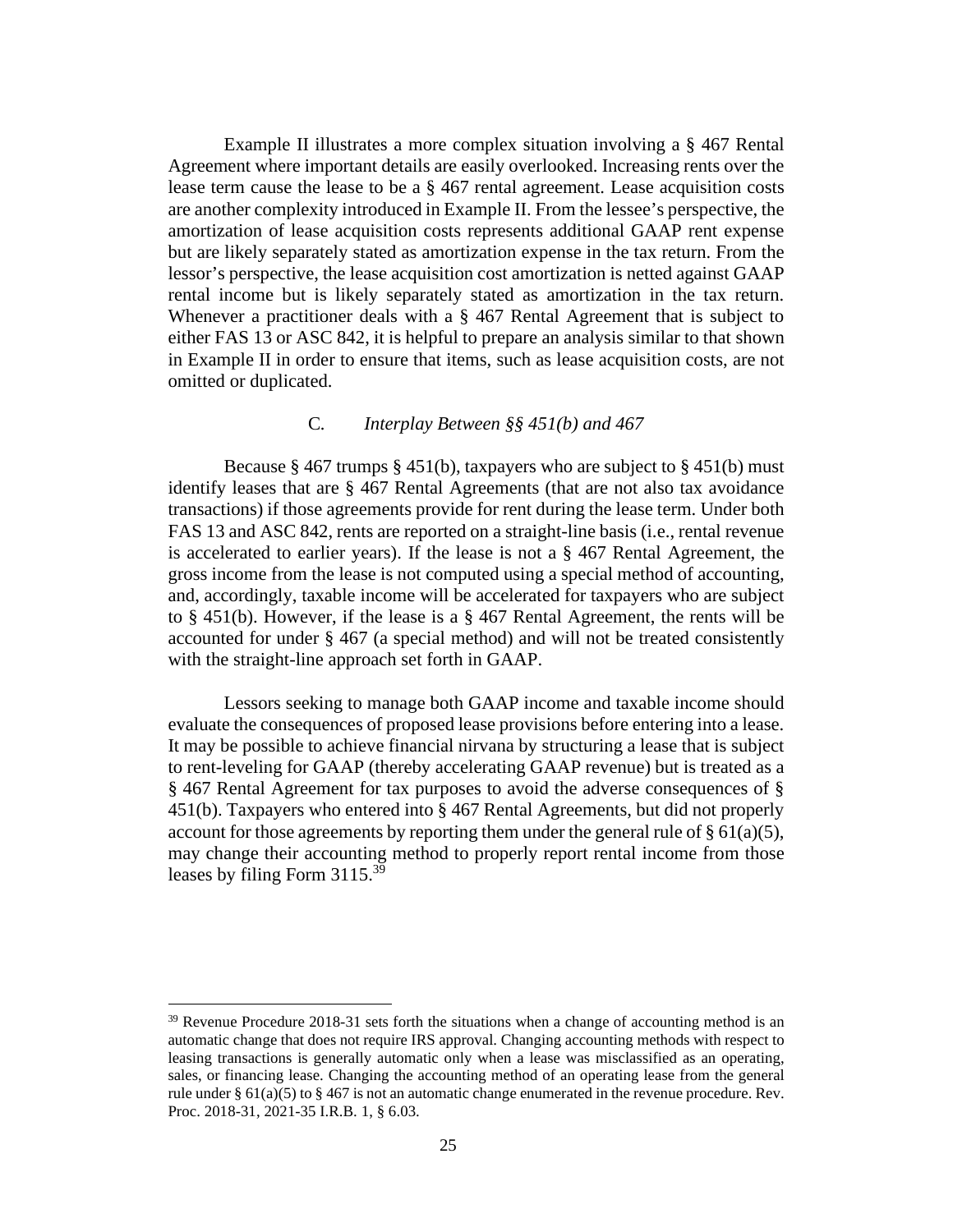#### **CONCLUSION**

Properly reporting the tax consequences of lease transactions and planning for them requires an understanding of both GAAP and tax accounting principles. Lessees adopting ASC 842 face an entirely new accounting regime resulting in a change in the methodology employed to account for book-tax differences. If these changes are not properly identified, tax basis occupancy costs may not be properly reported.

From the lessor's perspective, ASC 842 largely retains the existing regime of FAS 13 which includes a straight-line approach that levels rental income over the lease term. However, some lessors may be affected by the changes made to § 451(b), which generally requires simultaneous recognition of rental income when rent-leveling is required under GAAP. Lessors are not subject to § 451(b) if a lease is accounted for using a special method of accounting such as § 467.

Generally, leases with payments exceeding \$250,000 that provide for increasing rents are treated as § 467 Rental Agreements. Under such agreements, both the lessor and lessee are effectively placed on the accrual method of accounting and rent is allocated in accordance with the rental agreement. Therefore, lessors who level rents for GAAP may avoid accelerating taxable income under § 451(b). Unfortunately, each lease must be analyzed to determine whether it is a § 467 Rental Agreement, which can be a time-consuming process if a lessor has numerous leases. A practitioner armed with this knowledge can achieve tax savings and properly report lease transactions.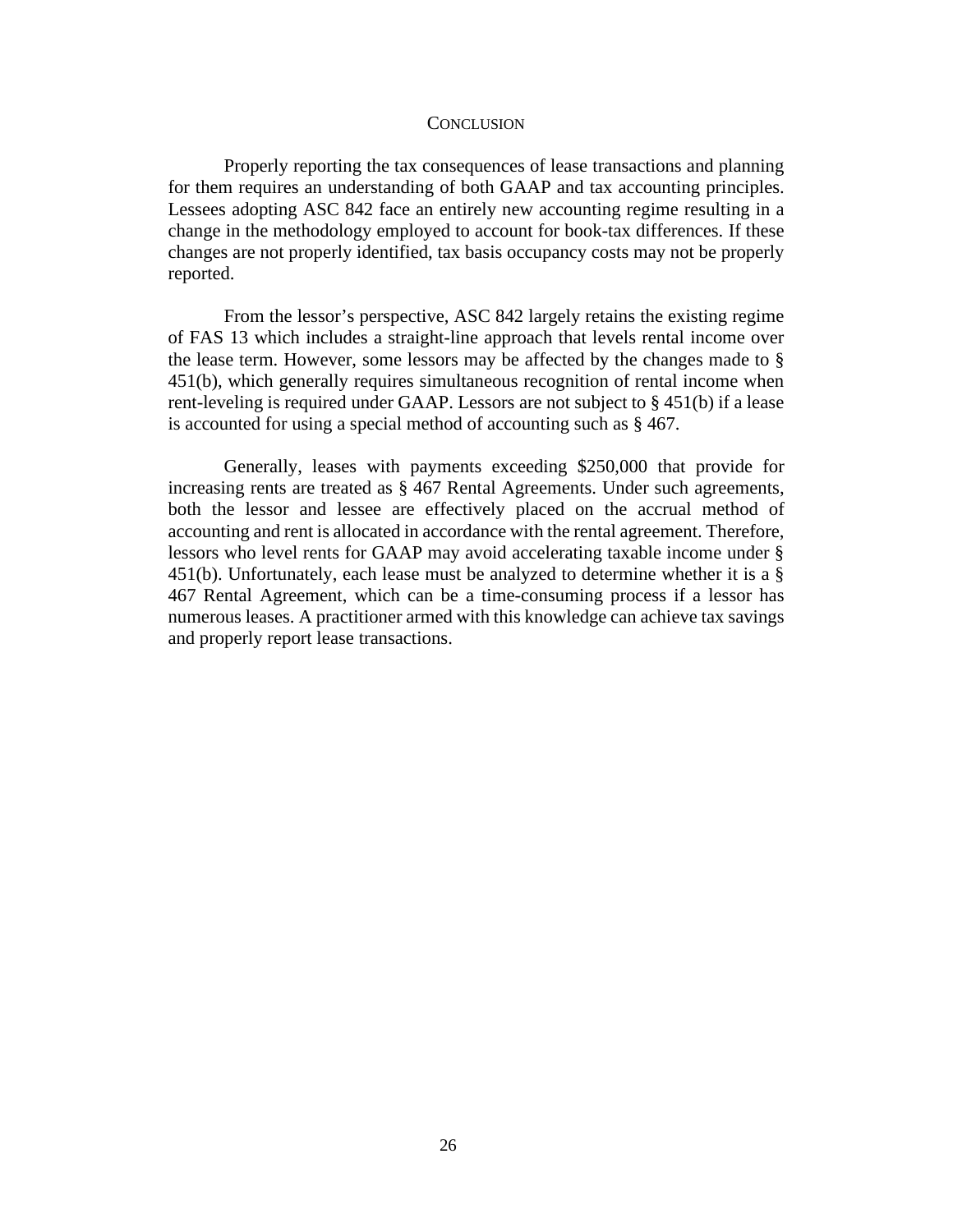#### *EXAMPLE I*

This example demonstrates a relatively simple situation where a lessee leases office space for \$10,000 per month for a 60-month term, for total lease payments of \$600,000. The lessee does not incur any lease acquisition costs. For purposes of ASC 842, the Rate Implicit in the Lease is 5 percent. The lease is recorded as an operating lease for both GAAP and tax purposes. The net present value of the lease payments using a 5 percent discount rate is \$450,509.16. The excess of the total lease payments over the net present value of those payments is \$149,490.84 (\$600,000 - \$450,509.16). To pay off a loan of \$450,509.16 over 60 months using a 5 percent interest rate, the monthly payment is \$8,501.66.

#### LESSEE ACCOUNTING

Pursuant to ASC 842-20-30-1, the lessee records a liability of \$450,509.16 for GAAP purposes. Since the lessee did not incur any lease acquisition costs and did not make any lease payments before occupying the premises, the ROU asset equals the recorded lease liability.

To determine the occupancy costs under ASC 842-20-30-1, the ROU Asset is amortized on a straight-line basis for a monthly rent expense of \$7,508.49. The monthly \$10,000 lease payment is treated as a debt service payment on the lease liability with principal and interest components. The total occupancy costs included in expense are the sum of the ROU asset amortization, plus the interest portion of the debt service payment on the lease liability. The chart below shows the monthly expense under ASC 842 for the term of the lease.

If the lessee does not adopt ASC 842, but instead continues to use FAS 13, the lessee does not record an ROU asset and related liability for future lease payments on its balance sheet. It merely records monthly rent expense of \$10,000 over the lease term. For tax purposes, the lessee's accounting treatment is dependent upon whether it uses the cash method or accrual method of accounting. Because the lessee issues GAAP-based financial statements, it likely uses the accrual method of accounting for tax purposes and would therefore record monthly rent expense similar to the treatment prescribed by FAS 13.

The right-hand column of the chart shows the monthly temporary GAAP/Tax differences if the Lessee adopts ASC 842.

#### LESSOR ACCOUNTING

The lessor's accounting treatment is simpler, because, for both GAAP and tax purposes, it reports \$10,000 of gross rental income each month.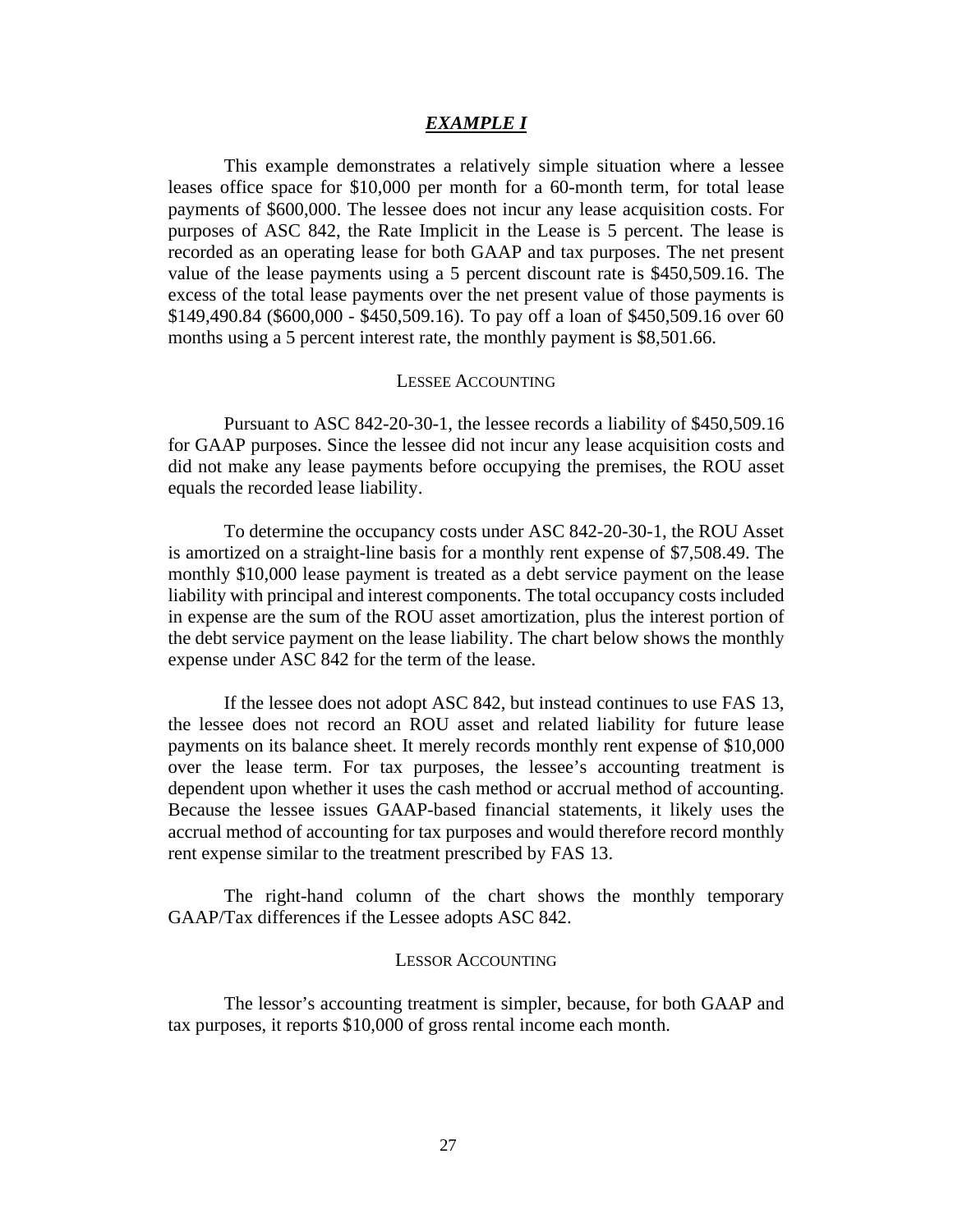## *EXAMPLE I—Summary of Lessee's Accounting*

| Month          | Lease<br>Payment     | Amortization<br>of Right to<br><b>Interest</b><br><b>Use Asset</b><br><b>Expense</b> |          | GAAP<br><b>Expense</b> | <b>Temporary</b><br><b>GAAP/Tax</b><br><b>Difference</b> |                              |
|----------------|----------------------|--------------------------------------------------------------------------------------|----------|------------------------|----------------------------------------------------------|------------------------------|
| 1              | \$10,000             | \$7,508.49                                                                           | \$       | 4,711.79               | \$12,220.28                                              | \$2,220.28                   |
| $\overline{c}$ | \$10,000             | \$7,508.49                                                                           | \$       | 4,642.51               | \$12,150.99                                              | \$2,150.99                   |
| 3              | \$10,000             | \$7,508.49                                                                           | \$       | 4,572.93               | \$12,081.42                                              | \$2,081.42                   |
| $\overline{4}$ | \$10,000             | \$7,508.49                                                                           | \$       | 4,503.07               | \$12,011.55                                              | \$2,011.55                   |
| 5              | \$10,000             | \$7,508.49                                                                           | \$       | 4,432.91               | \$11,941.40                                              | \$1,941.40                   |
| 6              | \$10,000             | \$7,508.49                                                                           | \$       | 4,362.47               | \$11,870.95                                              | \$1,870.95                   |
| 7              | \$10,000             | \$7,508.49                                                                           | \$       | 4,291.73               | \$11,800.21                                              | \$1,800.21                   |
| 8              | \$10,000             | \$7,508.49                                                                           | \$       | 4,220.69               | \$11,729.18                                              | \$1,729.18                   |
| 9              | \$10,000             | \$7,508.49                                                                           | \$       | 4,149.36               | \$11,657.85                                              | \$1,657.85                   |
| 10             | \$10,000             | \$7,508.49                                                                           | \$       | 4,077.73               | \$11,586.22                                              | \$1,586.22                   |
| 11             | \$10,000             | \$7,508.49                                                                           | \$       | 4,005.81               | \$11,514.29                                              | \$1,514.29                   |
| 12             | \$10,000             | \$7,508.49                                                                           | \$       | 3,933.58               | \$11,442.07                                              | \$1,442.07                   |
| 13             | \$10,000             | \$7,508.49                                                                           | \$       | 3,861.05               | \$11,369.54                                              | \$1,369.54                   |
| 14             | \$10,000             | \$7,508.49                                                                           | \$       | 3,788.22               | \$11,296.71                                              | \$1,296.71                   |
| 15             | \$10,000             | \$7,508.49                                                                           | \$       | 3,715.09               | \$11,223.58                                              | \$1,223.58                   |
| 16             | \$10,000             | \$7,508.49                                                                           | \$       | 3,641.65               | \$11,150.14                                              | \$1,150.14                   |
| 17             | \$10,000             | \$7,508.49                                                                           | \$       | 3,567.91               | \$11,076.39                                              | \$1,076.39                   |
| 18             | \$10,000             | \$7,508.49                                                                           | \$       | 3,493.86               | \$11,002.34                                              | \$1,002.34                   |
| 19             | \$10,000             | \$7,508.49                                                                           | \$       | 3,419.50               | \$10,927.98                                              | \$927.98                     |
| 20             | \$10,000             | \$7,508.49                                                                           | \$       | 3,344.83               | \$10,853.31                                              | \$853.31                     |
| 21             | \$10,000             | \$7,508.49                                                                           | \$       | 3,269.85               | \$10,778.33                                              | \$778.33                     |
| 22             | \$10,000             | \$7,508.49                                                                           | \$       | 3,194.55               | \$10,703.04                                              | \$703.04                     |
| 23             | \$10,000             | \$7,508.49                                                                           | \$       | 3,118.95               | \$10,627.43                                              | \$627.43                     |
| 24             | \$10,000             | \$7,508.49                                                                           | \$       | 3,043.03               | \$10,551.51                                              | \$551.51                     |
| 25             | \$10,000             | \$7,508.49                                                                           | \$       | 2,966.79               | \$10,475.27                                              | \$475.27                     |
| 26             | \$10,000             | \$7,508.49                                                                           | \$       | 2,890.23               | \$10,398.72                                              | \$398.72                     |
| 27             | \$10,000             | \$7,508.49                                                                           | \$       | 2,813.36               | \$10,321.84                                              | \$321.84                     |
| 28             | \$10,000             | \$7,508.49                                                                           | \$       | 2,736.16               | \$10,244.65                                              | \$244.65                     |
| 29             | \$10,000             | \$7,508.49                                                                           | \$       | 2,658.65               | \$10,167.13                                              | \$167.13                     |
| 30             | \$10,000             | \$7,508.49                                                                           | \$       | 2,580.81               | \$10,089.29                                              | \$89.29                      |
| 31             | \$10,000             | \$7,508.49                                                                           | \$       | 2,502.64               | \$10,011.13                                              | \$11.13                      |
| 32             | \$10,000             | \$7,508.49                                                                           | \$       | 2,424.15               | \$9,932.64                                               | $(\$67.36)$                  |
| 33             | \$10,000             | \$7,508.49                                                                           | \$       | 2,345.34               | \$9,853.82                                               | (\$146.18)                   |
| 34             | \$10,000             | \$7,508.49                                                                           | \$       | 2,266.19               | \$9,774.68                                               | $(\$225.32)$                 |
| 35             | \$10,000             | \$7,508.49                                                                           | \$       | 2,186.72               | \$9,695.20                                               | $(\$304.80)$                 |
| 36             | \$10,000             | \$7,508.49                                                                           | \$       | 2,106.91               | \$9,615.40                                               | $(\$384.60)$                 |
| 37             | \$10,000             | \$7,508.49                                                                           | \$       | 2,026.77               | \$9,535.26                                               | $(\$464.74)$                 |
| 38             | \$10,000             | \$7,508.49                                                                           | \$       | 1,946.30               | \$9,454.79                                               | $(\$545.21)$                 |
| 39             | \$10,000             | \$7,508.49                                                                           | \$       | 1,865.49               | \$9,373.98                                               |                              |
| 40             | \$10,000             |                                                                                      | \$       | 1,784.35               |                                                          | $(\$626.02)$                 |
| 41             | \$10,000             | \$7,508.49<br>\$7,508.49                                                             | \$       | 1,702.86               | \$9,292.83<br>\$9,211.35                                 | $(\$707.17)$<br>(\$788.65)   |
| 42             | \$10,000             | \$7,508.49                                                                           | \$       | 1,621.04               | \$9,129.53                                               | $(\$870.47)$                 |
| 43             |                      | \$7,508.49                                                                           | \$       |                        |                                                          |                              |
| 44             | \$10,000<br>\$10,000 | \$7,508.49                                                                           | \$       | 1,538.88<br>1,456.37   | \$9,047.37<br>\$8,964.86                                 | $(\$952.63)$<br>(\$1,035.14) |
| 45             | \$10,000             | \$7,508.49                                                                           | \$       | 1,373.53               | \$8,882.01                                               | (\$1,117.99)                 |
| 46             | \$10,000             | \$7,508.49                                                                           | \$       | 1,290.33               |                                                          | (\$1,201.18)                 |
| 47             |                      |                                                                                      | \$       |                        | \$8,798.82                                               |                              |
| 48             | \$10,000<br>\$10,000 | \$7,508.49<br>\$7,508.49                                                             | \$       | 1,206.79<br>1,122.90   | \$8,715.28<br>\$8,631.39                                 | (\$1,284.72)<br>(\$1,368.61) |
|                |                      |                                                                                      |          |                        |                                                          |                              |
| 49             | \$10,000             | \$7,508.49                                                                           | \$       | 1,038.66<br>954.07     | \$8,547.15<br>\$8,462.56                                 | (\$1,452.85)                 |
| 50<br>51       | \$10,000             | \$7,508.49                                                                           | \$<br>\$ |                        |                                                          | (\$1,537.44)                 |
|                | \$10,000             | \$7,508.49                                                                           | \$       | 869.13                 | \$8,377.62<br>\$8,292.32                                 | (\$1,622.38)                 |
| 52             | \$10,000             | \$7,508.49                                                                           |          | 783.84                 |                                                          | (\$1,707.68)                 |
| 53             | \$10,000             | \$7,508.49                                                                           | \$       | 698.18                 | \$8,206.67                                               | (\$1,793.33)                 |
| 54             | \$10,000             | \$7,508.49                                                                           | \$       | 612.18                 | \$8,120.66                                               | (\$1,879.34)                 |
| 55             | \$10,000             | \$7,508.49                                                                           | \$       | 525.81                 | \$8,034.30                                               | (\$1,965.70)                 |
| 56             | \$10,000             | \$7,508.49                                                                           | \$       | 439.08                 | \$7,947.57                                               | $(\$2,052.43)$               |
| 57             | \$10,000             | \$7,508.49                                                                           | \$       | 351.99                 | \$7,860.48                                               | $(\$2,139.52)$               |
| 58             | \$10,000             | \$7,508.49                                                                           | \$       | 264.54                 | \$7,773.03                                               | $(\$2,226.97)$               |
| 59             | \$10,000             | \$7,508.49                                                                           | \$       | 176.73                 | \$7,685.22                                               | $(\$2,314.78)$               |
| 60             | \$10,000             | \$7,508.49                                                                           | \$       |                        | \$7,508.49                                               | $(\$2,491.51)$               |
| <b>TOTAL</b>   | \$600,000            | \$450,509.16                                                                         | \$       | 149,490.84             | \$600,000.00                                             | \$<br>(0.00)                 |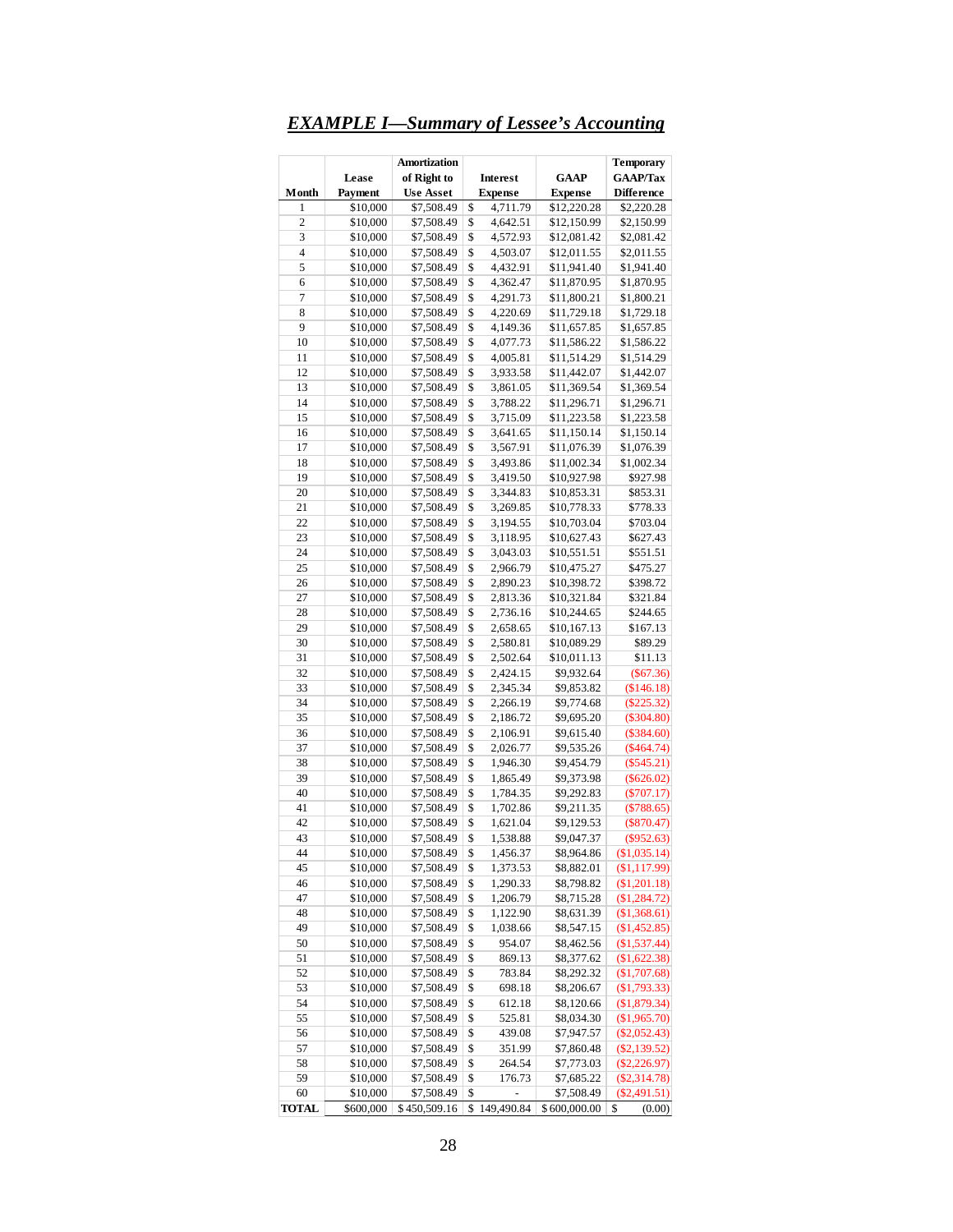### *EXAMPLE II*

This example is more complex than Example I and illustrates some of the nuances that are commonly faced by tax practitioners. The lessee leases office space for 60 months. For the first 24 months, the rent is \$10,000 per month and is \$12,000 per month thereafter, for total payments under the lease of \$672,000. The lessee incurs lease acquisition costs of \$9,000. The Rate Implicit in the Lease is 5 percent. The lease is recorded as an operating lease for both GAAP and tax purposes. The lessor incurs lease acquisition costs of \$6,000.

The net present value of the lease payments using a 5 percent discount rate is \$495,023.20. The excess of the total lease payments over the net present value of those payments is \$176,976.80 (\$672,000 - \$495,023.20). To pay off a loan of \$495,023.20 over 60 months using a 5 percent interest rate, the monthly payment is \$9,341.70.

#### LESSEE ACCOUNTING

Pursuant to ASC 842-20-30-1, the lessee records a liability of \$495,023.20 for GAAP purposes. Since the lessee incurred lease acquisition costs of \$9,000, the ROU asset equals \$504,023.20 (the sum of the recorded lease liability, plus the lease acquisition costs).

To determine the occupancy costs under ASC 842-20-30-1, the ROU Asset is amortized on a straight-line basis for a monthly rent expense of \$8,400.39. The monthly lease payments are treated as a debt service payment on the lease liability with principal and interest components. The total occupancy costs included in expense are the sum of the ROU asset amortization, plus the interest portion of the debt service payment on the lease liability. The chart on the following page shows the monthly expense under ASC 842 for the term of the lease.

If the lessee does not adopt ASC 842 and instead continues to use FAS 13, the lessee does not record an ROU asset and related liability for future lease payments on its balance sheet. The lessee merely records monthly rent expense of \$11,200 over the lease term and amortizes the \$9,000 lease acquisition costs over 60 months.

Because the lease meets the requirements to be treated as a § 467 Rental Agreement (i.e., it calls for increasing rent payments and the total rent exceeds \$250,000), for tax purposes, the lessee deducts monthly rent expense of \$10,000 for the first 24 months and \$12,000 for the final 36 months of the lease term. The \$9,000 of lease acquisition costs are amortized on a straight-line basis over 60 months.

The right-hand column of the chart shows the lessee's monthly temporary GAAP/Tax differences when ASC 842 is adopted.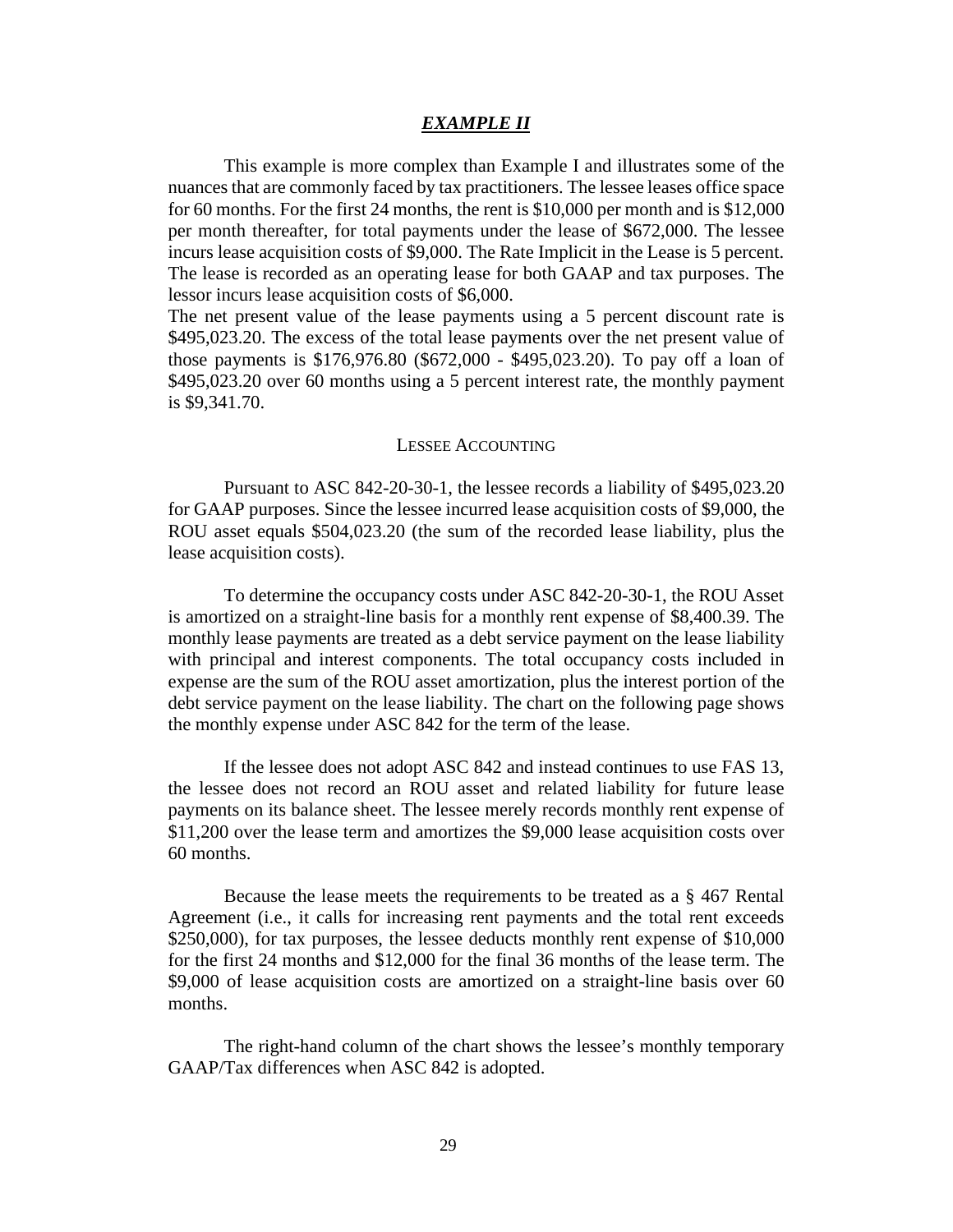## *EXAMPLE II—Summary of Lessee Accounting*

|                | Lease                | Amortization<br>of Right to |          | <b>Interest</b>      | Lessee's<br><b>GAAP</b>    | Lessee's<br>Lease<br><b>Acquistion</b><br>Cost | <b>Lessee's Tax</b>        | Lessee's<br><b>Temporary</b><br><b>GAAP/Tax</b> |
|----------------|----------------------|-----------------------------|----------|----------------------|----------------------------|------------------------------------------------|----------------------------|-------------------------------------------------|
| Month          | Payment              | <b>Use Asset</b>            |          | <b>Expense</b>       | <b>Expense</b>             | <b>Amortization</b>                            | <b>Expense</b>             | <b>Difference</b>                               |
| $\mathbf{1}$   | \$10,000             | \$8,400.39                  | \$       | 2,769.25             | \$11,169.64                | \$150.00                                       | \$10,150.00                | \$1,019.64                                      |
| $\overline{c}$ | \$10,000             | \$8,400.39                  | \$       | 2,736.09             | \$11,136.48                | \$150.00                                       | \$10,150.00                | \$986.48                                        |
| 3              | \$10,000             | \$8,400.39                  | \$       | 2,702.80             | \$11,103.18                | \$150.00                                       | \$10,150.00                | \$953.18                                        |
| 4              | \$10,000             | \$8,400.39                  | \$       | 2,669.36             | \$11,069.75                | \$150.00                                       | \$10,150.00                | \$919.75                                        |
| 5              | \$10,000             | \$8,400.39                  | \$       | 2,635.79             | \$11,036.17                | \$150.00                                       | \$10,150.00                | \$886.17                                        |
| 6<br>7         | \$10,000             | \$8,400.39                  | \$<br>\$ | 2,602.07             | \$11,002.46                | \$150.00                                       | \$10,150.00                | \$852.46                                        |
| 8              | \$10,000<br>\$10,000 | \$8,400.39<br>\$8,400.39    | \$       | 2,568.22<br>2,534.22 | \$10,968.60<br>\$10,934.61 | \$150.00<br>\$150.00                           | \$10,150.00<br>\$10,150.00 | \$818.60<br>\$784.61                            |
| 9              | \$10,000             | \$8,400.39                  | \$       | 2,500.08             | \$10,900.47                | \$150.00                                       | \$10,150.00                | \$750.47                                        |
| 10             | \$10,000             | \$8,400.39                  | \$       | 2,465.80             | \$10,866.19                | \$150.00                                       | \$10,150.00                | \$716.19                                        |
| 11             | \$10,000             | \$8,400.39                  | \$       | 2,431.38             | \$10,831.76                | \$150.00                                       | \$10,150.00                | \$681.76                                        |
| 12             | \$10,000             | \$8,400.39                  | \$       | 2,396.81             | \$10,797.20                | \$150.00                                       | \$10,150.00                | \$647.20                                        |
| 13             | \$10,000             | \$8,400.39                  | \$       | 2,362.10             | \$10,762.49                | \$150.00                                       | \$10,150.00                | \$612.49                                        |
| 14             | \$10,000             | \$8,400.39                  | \$       | 2,327.25             | \$10,727.63                | \$150.00                                       | \$10,150.00                | \$577.63                                        |
| 15             | \$10,000             | \$8,400.39                  | \$       | 2,292.24             | \$10,692.63                | \$150.00                                       | \$10,150.00                | \$542.63                                        |
| 16             | \$10,000             | \$8,400.39                  | \$       | 2,257.10             | \$10,657.48                | \$150.00                                       | \$10,150.00                | \$507.48                                        |
| 17             | \$10,000             | \$8,400.39                  | \$       | 2,221.81             | \$10,622.19                | \$150.00                                       | \$10,150.00                | \$472.19                                        |
| 18             | \$10,000             | \$8,400.39                  | \$       | 2,186.37             | \$10,586.75                | \$150.00                                       | \$10,150.00                | \$436.75                                        |
| 19<br>20       | \$10,000<br>\$10,000 | \$8,400.39<br>\$8,400.39    | \$<br>\$ | 2,150.78<br>2,115.04 | \$10,551.16<br>\$10,515.43 | \$150.00<br>\$150.00                           | \$10,150.00<br>\$10,150.00 | \$401.16<br>\$365.43                            |
| 21             | \$10,000             | \$8,400.39                  | \$       | 2,079.16             | \$10,479.54                | \$150.00                                       | \$10,150.00                | \$329.54                                        |
| 22             | \$10,000             | \$8,400.39                  | \$       | 2,043.12             | \$10,443.51                | \$150.00                                       | \$10,150.00                | \$293.51                                        |
| 23             | \$10,000             | \$8,400.39                  | \$       | 2,006.94             | \$10,407.33                | \$150.00                                       | \$10,150.00                | \$257.33                                        |
| 24             | \$10,000             | \$8,400.39                  | \$       | 1,970.60             | \$10,370.99                | \$150.00                                       | \$10,150.00                | \$220.99                                        |
| 25             | \$12,000             | \$8,400.39                  | \$       | 4,079.59             | \$12,479.98                | \$150.00                                       | \$12,150.00                | \$329.98                                        |
| 26             | \$12,000             | \$8,400.39                  | \$       | 4,042.95             | \$12,443.34                | \$150.00                                       | \$12,150.00                | \$293.34                                        |
| 27             | \$12,000             | \$8,400.39                  | \$       | 4,006.16             | \$12,406.55                | \$150.00                                       | \$12,150.00                | \$256.55                                        |
| 28             | \$12,000             | \$8,400.39                  | \$       | 3,969.22             | \$12,369.60                | \$150.00                                       | \$12,150.00                | \$219.60                                        |
| 29             | \$12,000             | \$8,400.39                  | \$       | 3,932.12             | \$12,332.51                | \$150.00                                       | \$12,150.00                | \$182.51                                        |
| 30             | \$12,000             | \$8,400.39                  | \$       | 3,894.87             | \$12,295.25                | \$150.00                                       | \$12,150.00                | \$145.25                                        |
| 31<br>32       | \$12,000             | \$8,400.39                  | \$<br>\$ | 3,857.46             | \$12,257.84                | \$150.00                                       | \$12,150.00                | \$107.84                                        |
| 33             | \$12,000<br>\$12,000 | \$8,400.39<br>\$8,400.39    | \$       | 3,819.89<br>3,782.17 | \$12,220.28<br>\$12,182.56 | \$150.00<br>\$150.00                           | \$12,150.00<br>\$12,150.00 | \$70.28<br>\$32.56                              |
| 34             | \$12,000             | \$8,400.39                  | \$       | 3,744.30             | \$12,144.68                | \$150.00                                       | \$12,150.00                | $(\$5.32)$                                      |
| 35             | \$12,000             | \$8,400.39                  | \$       | 3,706.26             | \$12,106.65                | \$150.00                                       | \$12,150.00                | $(\$43.35)$                                     |
| 36             | \$12,000             | \$8,400.39                  | \$       | 3,668.07             | \$12,068.45                | \$150.00                                       | \$12,150.00                | (\$81.55)                                       |
| 37             | \$12,000             | \$8,400.39                  | \$       | 3,629.71             | \$12,030.10                | \$150.00                                       | \$12,150.00                | \$119.90                                        |
| 38             | \$12,000             | \$8,400.39                  | \$       | 3,591.20             | \$11,991.59                | \$150.00                                       | \$12,150.00                | \$158.41                                        |
| 39             | \$12,000             | \$8,400.39                  | \$       | 3,552.53             | \$11,952.91                | \$150.00                                       | \$12,150.00                | \$197.09                                        |
| 40             | \$12,000             | \$8,400.39                  | \$       | 3,513.69             | \$11,914.08                | \$150.00                                       | \$12,150.00                | $(\$235.92)$                                    |
| 41             | \$12,000             | \$8,400.39                  | \$       | 3,474.69             | \$11,875.08                | \$150.00                                       | \$12,150.00                | (\$274.92)                                      |
| 42<br>43       | \$12,000             | \$8,400.39                  | \$<br>\$ | 3,435.54             | \$11,835.92<br>\$11,796.60 | \$150.00                                       | \$12,150.00                | (\$314.08)                                      |
| 44             | \$12,000<br>\$12,000 | \$8,400.39<br>\$8,400.39    | \$       | 3,396.21<br>3,356.73 | \$11,757.11                | \$150.00<br>\$150.00                           | \$12,150.00<br>\$12,150.00 | $(\$353.40)$<br>$(\$392.89)$                    |
| 45             | \$12,000             | \$8,400.39                  | \$       | 3,317.08             | \$11,717.46                | \$150.00                                       | \$12,150.00                | $(*432.54)$                                     |
| 46             | \$12,000             | \$8,400.39                  | \$       | 3,277.26             | \$11,677.65                | \$150.00                                       | \$12,150.00                | $(*472.35)$                                     |
| 47             | \$12,000             | \$8,400.39                  | \$       | 3,237.28             | \$11,637.67                | \$150.00                                       | \$12,150.00                | (\$512.33)                                      |
| 48             | \$12,000             | \$8,400.39                  | \$       | 3,197.13             | \$11,597.52                | \$150.00                                       | \$12,150.00                | $(\$552.48)$                                    |
| 49             | \$12,000             | \$8,400.39                  | \$       | 3,156.82             | \$11,557.20                | \$150.00                                       | \$12,150.00                | (\$592.80)                                      |
| 50             | \$12,000             | \$8,400.39                  | \$       | 3,116.33             | \$11,516.72                | \$150.00                                       | \$12,150.00                | $(\$633.28)$                                    |
| 51             | \$12,000             | \$8,400.39                  | \$       | 3,075.68             | \$11,476.07                | \$150.00                                       | \$12,150.00                | $(\$673.93)$                                    |
| 52             | \$12,000             | \$8,400.39                  | \$       | 3,034.86             | \$11,435.25                | \$150.00                                       | \$12,150.00                | (\$714.75)                                      |
| 53             | \$12,000             | \$8,400.39                  | \$       | 2,993.87             | \$11,394.25                | \$150.00                                       | \$12,150.00                | (\$755.75)                                      |
| 54             | \$12,000             | \$8,400.39                  | \$       | 2,952.70             | \$11,353.09                | \$150.00                                       | \$12,150.00                | $(*796.91)$                                     |
| 55<br>56       | \$12,000<br>\$12,000 | \$8,400.39<br>\$8,400.39    | \$<br>\$ | 2,911.37<br>2,869.86 | \$11,311.76<br>\$11,270.25 | \$150.00<br>\$150.00                           | \$12,150.00<br>\$12,150.00 | (\$838.24)<br>(\$879.75)                        |
| 57             | \$12,000             | \$8,400.39                  | \$       | 2,828.19             | \$11,228.57                | \$150.00                                       | \$12,150.00                | $(\$921.43)$                                    |
| 58             | \$12,000             | \$8,400.39                  | \$       | 2,786.33             | \$11,186.72                | \$150.00                                       | \$12,150.00                | $(\$963.28)$                                    |
| 59             | \$12,000             | \$8,400.39                  | \$       | 2,744.32             | \$11,144.70                | \$150.00                                       | \$12,150.00                | (\$1,005.30)                                    |
| 60             | \$12,000             | \$8,400.39                  | \$       |                      | \$8,400.39                 | \$150.00                                       | \$12,150.00                | $(\$3,749.61)$                                  |
| <b>TOTAL</b>   | \$672,000            | \$504,023.20                | \$       | 176,976.80           | \$681,000.00               | \$9,000.00                                     | \$681,000.00               | \$<br>(0.00)                                    |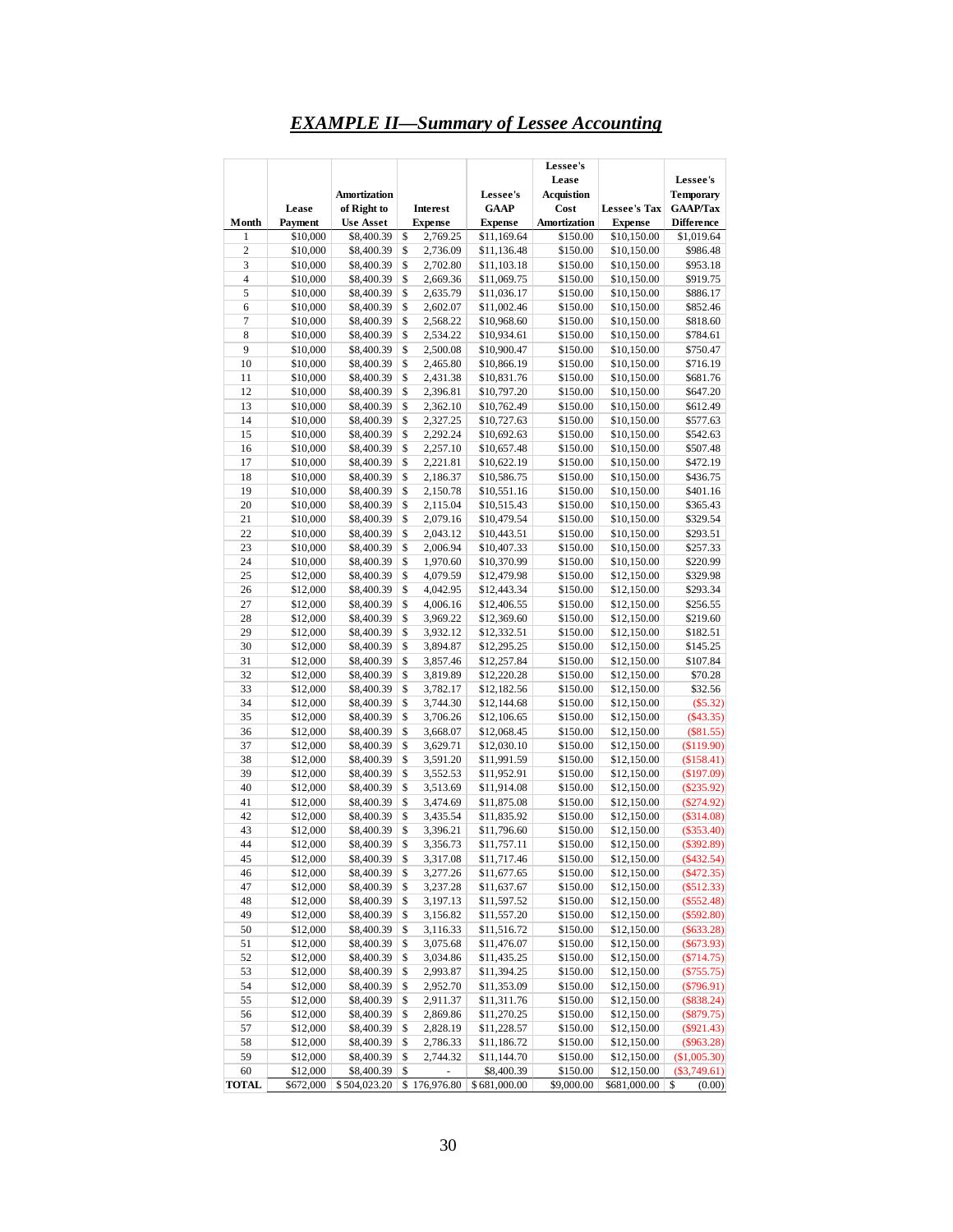#### LESSOR ACCOUNTING

From the lessor's perspective, for GAAP purposes, the lessor reports the rental income on a straight-line basis, which is computed by dividing the total rent payable under the lease by the number of months in the lease term regardless of whether the lessor has adopted ASC 842 or continues to use FAS 13. In this case, that amount is \$11,200 (\$672,000, divided by 60). The lessor also amortizes the lease acquisition costs of \$6,000 over a 60-month period using the straight-line method, resulting in monthly amortization of \$100. The net monthly income reported by the lessor is \$11,100 (\$11,200, minus \$100). The treatment is substantively identical whether the lessor uses FAS 13 or ASC 842.

Because the lease meets the requirements to be treated as a § 467 Rental Agreement (i.e., it calls for increasing rent payments and the total rent exceeds \$250,000), for tax purposes, the lessor includes monthly gross income of \$10,000 for the first 24 months and \$12,000 for the final 36 months of the lease term. The \$9,000 of lease acquisition costs are amortized on a straight-line basis over 60 months. The amortization expense will be deducted from gross income.

The chart below shows the lessor's monthly temporary GAAP/Tax differences.